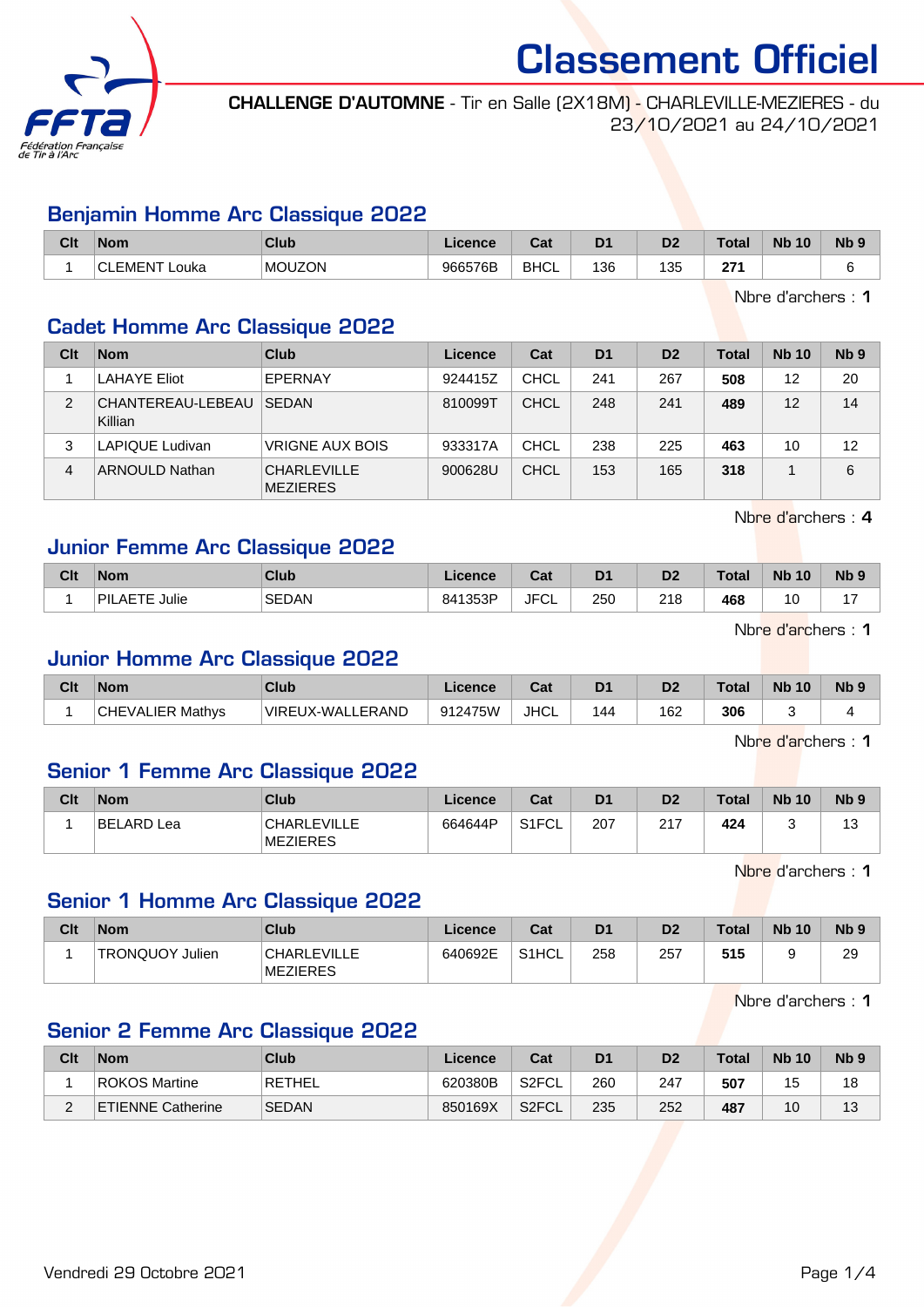

CHALLENGE D'AUTOMNE - Tir en Salle (2X18M) - CHARLEVILLE-MEZIERES - du 23/10/2021 au 24/10/2021

## Senior 2 Femme Arc Classique 2022 (Suite)

| Clt | <b>Nom</b>                     | Club          | ∟icence | ີີ<br>⊍aι                 | D <sub>1</sub> | D2  | <b>Total</b> | <b>N<sub>b</sub></b><br>10 | N <sub>b</sub> <sub>9</sub> |
|-----|--------------------------------|---------------|---------|---------------------------|----------------|-----|--------------|----------------------------|-----------------------------|
|     | EMENT.<br><sup>-</sup> Janique | <b>MOUZON</b> | 985500W | S <sub>2</sub> FCL<br>∵∪L | 109            | 103 | 212          |                            |                             |

Nbre d'archers : 3

## Senior 2 Homme Arc Classique 2022

| Clt            | <b>Nom</b>               | Club                                | Licence | Cat                | <b>D1</b> | D <sub>2</sub> | <b>Total</b> | <b>Nb 10</b> | N <sub>b</sub> <sub>9</sub> |
|----------------|--------------------------|-------------------------------------|---------|--------------------|-----------|----------------|--------------|--------------|-----------------------------|
|                | <b>MAUGIN Regis</b>      | <b>MOURMELON LE</b><br><b>GRAND</b> | 743729B | S <sub>2</sub> HCL | 276       | 272            | 548          | 18           | 34                          |
| $\overline{2}$ | <b>SIMON Michel</b>      | <b>SUIPPES</b>                      | 956638Z | S <sub>2</sub> HCL | 278       | 267            | 545          | 27           | 17                          |
| 3              | <b>NOIROT Eric</b>       | <b>MOUZON</b>                       | 719530Y | S <sub>2</sub> HCL | 259       | 266            | 525          | 17           | 21                          |
| $\overline{4}$ | <b>VALERY Roland</b>     | <b>MOUZON</b>                       | 719533B | S <sub>2</sub> HCL | 257       | 252            | 509          | 14           | 20                          |
| 5              | <b>CHEVALIER Thierry</b> | VIREUX-WALLERAND                    | 890855W | S <sub>2</sub> HCL | 237       | 256            | 493          | 10           | 18                          |
| 6              | LAHAYE Johan             | EPERNAY                             | 970414Y | S <sub>2</sub> HCL | 228       | 241            | 469          | 9            | 11                          |

Nbre d'archers : 6

# Senior 3 Homme Arc Classique 2022

| Clt            | <b>Nom</b>                     | Club                                  | Licence | Cat   | D <sub>1</sub> | D <sub>2</sub> | <b>Total</b> | <b>Nb 10</b> | N <sub>b</sub> <sub>9</sub> |
|----------------|--------------------------------|---------------------------------------|---------|-------|----------------|----------------|--------------|--------------|-----------------------------|
|                | <b>BROOTCOORENS</b><br>Bernard | VIREUX-WALLERAND                      | 871174D | S3HCL | 255            | 253            | 508          | 13           | 18                          |
| $\overline{2}$ | <b>GUILLOT Gilles</b>          | <b>GUEUX</b>                          | 438872K | S3HCL | 249            | 246            | 495          | 12           | 19                          |
| 3              | <b>DEJONCHEERE Gerald</b>      | <b>VRIGNE AUX BOIS</b>                | 677255X | S3HCL | 229            | 244            | 473          | 8            | 20                          |
| 4              | <b>BOTTIN Jean-Louis</b>       | <b>GUEUX</b>                          | 894144W | S3HCL | 234            | 225            | 459          | 5            | 16                          |
| 5              | <b>DEBAN Francois</b>          | <b>CHARLEVILLE</b><br><b>MEZIERES</b> | 331412F | S3HCL | 211            | 224            | 435          | 6            | 10                          |

Nbre d'archers : 5

# Junior Homme Arc à Poulies 2022

| Clt | <b>Nom</b>              | Club                                  | <b>Licence</b> | Cat         | D <sub>1</sub> | D <sub>2</sub> | <b>Total</b> | <b>Nb 10</b> | N <sub>b</sub> <sub>9</sub> |
|-----|-------------------------|---------------------------------------|----------------|-------------|----------------|----------------|--------------|--------------|-----------------------------|
|     | <b>CRAPET</b><br>' Noah | <b>CHARLEVILLE</b><br><b>MEZIERES</b> | 911891L        | <b>JHCO</b> | 266            | 263            | 529          |              | 40                          |

Nbre d'archers : 1

# Senior 1 Homme Arc a Poulies 2022

| Clt | <b>Nom</b>            | Club             | Licence | Cat                | D <sub>1</sub> | D <sub>2</sub> | Total | <b>Nb 10</b> | Nb <sub>9</sub> |
|-----|-----------------------|------------------|---------|--------------------|----------------|----------------|-------|--------------|-----------------|
|     | MARTINAC Jordan       | <b>MOUZON</b>    | 631086N | S <sub>1</sub> HCO | 283            | 288            | 571   | 31           | 29              |
| 2   | <b>ROBINET Yohann</b> | <b>MOUZON</b>    | 006627D | S <sub>1</sub> HCO | 281            | 275            | 556   | 18           | 40              |
|     | NOTA Damien           | <b>MOUZON</b>    | 779159M | S <sub>1</sub> HCO | 272            | 272            | 544   |              | 50              |
| 4   | <b>MATHY Gerard</b>   | VIREUX-WALLERAND | 930173H | S <sub>1</sub> HCO | 207            | 169            | 376   |              | 14              |

Nbre d'archers : 4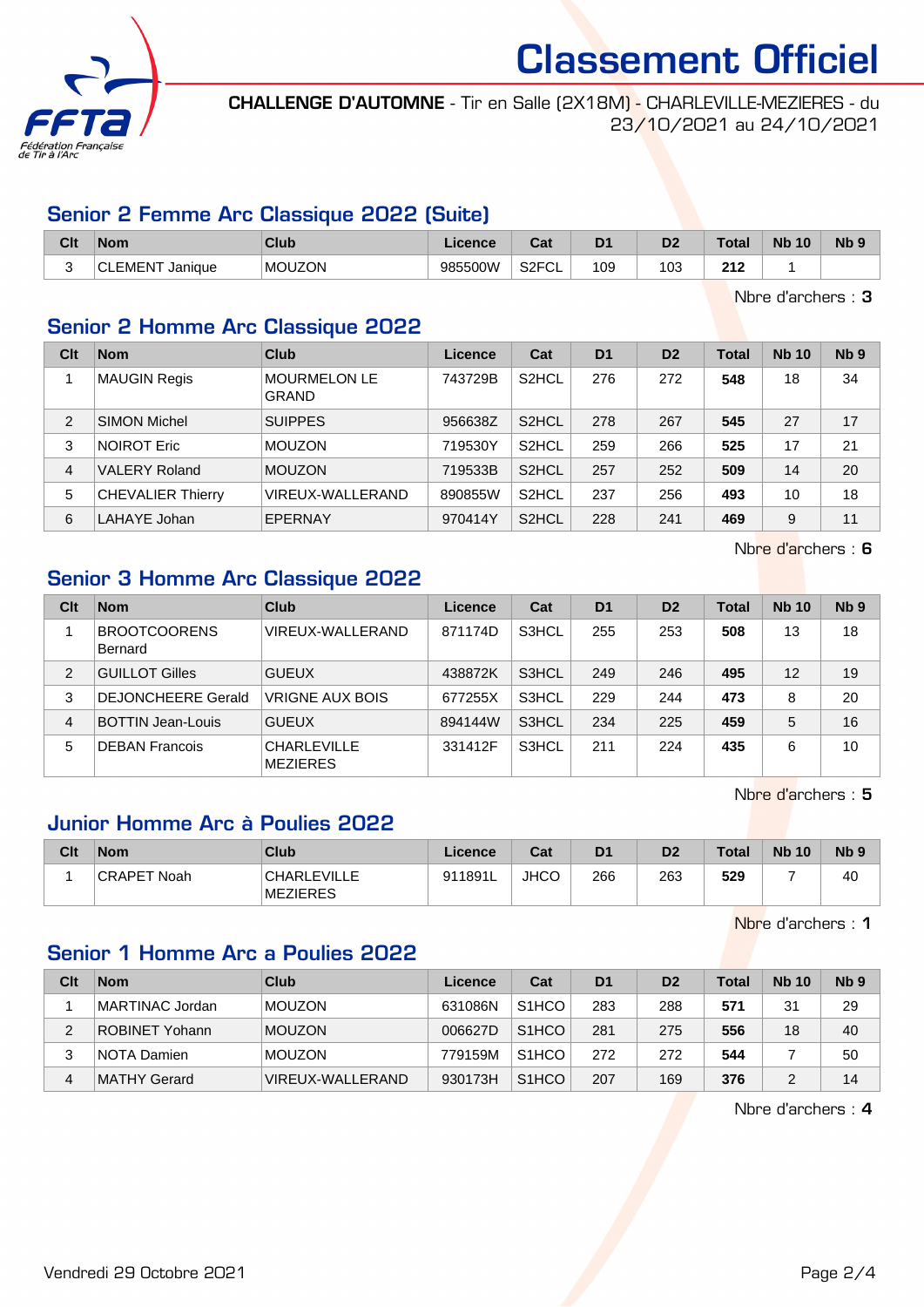

CHALLENGE D'AUTOMNE - Tir en Salle (2X18M) - CHARLEVILLE-MEZIERES - du 23/10/2021 au 24/10/2021

## Senior 2 Femme Arc à Poulies 2022

| Clt | <b>Nom</b>      | Club                                  | Licence | Cat                | D <sub>1</sub> | D <sub>2</sub> | <b>Total</b> | <b>Nb 10</b> | N <sub>b</sub> <sub>9</sub> |
|-----|-----------------|---------------------------------------|---------|--------------------|----------------|----------------|--------------|--------------|-----------------------------|
|     | DURAND Isabelle | <b>CHARLEVILLE</b><br><b>MEZIERES</b> | 680230F | S <sub>2</sub> FCO | 236            | 247            | 483          |              | 24                          |

Nbre d'archers : 1

# Senior 2 Homme Arc à Poulies 2022

| Clt | <b>Nom</b>    | <b>Club</b>                           | Licence | Cat                | D <sub>1</sub> | D <sub>2</sub> | Total | <b>Nb 10</b> | N <sub>b</sub> <sub>9</sub> |
|-----|---------------|---------------------------------------|---------|--------------------|----------------|----------------|-------|--------------|-----------------------------|
|     | GOSSET Jerome | <b>CHARLEVILLE</b><br><b>MEZIERES</b> | 899284H | S <sub>2</sub> HCO | 274            | 265            | 539   | 10           | 40                          |

Nbre d'archers : 1

# Senior 3 Homme Arc à Poulies 2022

| Clt | Nom    | Club            | Licence | ו ה<br>uai | D <sup>1</sup> | D <sub>2</sub> | Total | <b>Nb</b><br>10 | <b>Nb</b> |
|-----|--------|-----------------|---------|------------|----------------|----------------|-------|-----------------|-----------|
|     | . Josv | <b>Belgique</b> | 9999999 | S3HCO      | 268            | 280<br>__      | 548   | ົ<br>∼          | c.<br>ັ   |

Nbre d'archers : 1

# Adultes Femme Bare Bow 2022

| Clt | <b>Nom</b>               | <b>Club</b>                           | Licence | Cat                | D <sub>1</sub> | D <sub>2</sub> | <b>Total</b> | <b>Nb 10</b> | N <sub>b</sub> <sub>9</sub> |
|-----|--------------------------|---------------------------------------|---------|--------------------|----------------|----------------|--------------|--------------|-----------------------------|
|     | <b>ANDRETTO Isabelle</b> | <b>RETHEL</b>                         | 872965A | S <sub>2</sub> FBB | 230            | 228            | 458          | 8            | 11                          |
| 2   | <b>PAQUIS Claire</b>     | <b>MOUZON</b>                         | 023759A | S <sub>2</sub> FBB | 198            | 199            | 397          | 5            | 4                           |
| 3   | MAUREL Virginie          | <b>CHARLEVILLE</b><br><b>MEZIERES</b> | 827538Y | S <sub>2</sub> FBB | 180            | 151            | 331          | 4            | 5                           |

Nbre d'archers : 3

#### Adultes Homme Bare Bow 2022

| Clt | <b>Nom</b>                | Club                                      | <b>Licence</b> | Cat                | D <sub>1</sub> | D <sub>2</sub> | <b>Total</b> | <b>Nb 10</b>   | Nb <sub>9</sub> |
|-----|---------------------------|-------------------------------------------|----------------|--------------------|----------------|----------------|--------------|----------------|-----------------|
| 1   | KUSBERG Jean-Claude       | <b>CHARLEVILLE</b><br><b>MEZIERES</b>     | 294596N        | S3HBB              | 243            | 242            | 485          | 12             | 14              |
| 2   | <b>GONSE Jean Yves</b>    | <b>CHALONS EN</b><br><b>CHAMPAGNE 1ER</b> | 965861Z        | S <sub>2</sub> HBB | 239            | 244            | 483          | 5              | 16              |
| 3   | <b>FOUET Alain</b>        | <b>BEZANNES</b>                           | 909482T        | S3HBB              | 236            | 235            | 471          | 7              | 15              |
| 4   | <b>LARCHEZ Alain</b>      | <b>MOUZON</b>                             | 853769K        | S3HBB              | 221            | 243            | 464          | 5              | 14              |
| 5   | <b>CHEMIN Guillaume</b>   | <b>SEDAN</b>                              | 746263F        | S <sub>2</sub> HBB | 232            | 227            | 459          | 6              | 15              |
| 6   | <b>PHULPIN Christophe</b> | <b>SUIPPES</b>                            | 936431K        | S <sub>2</sub> HBB | 214            | 221            | 435          | 6              | 13              |
| 7   | <b>LHERMITTE William</b>  | <b>REIMS</b>                              | 830700K        | S3HBB              | 221            | 199            | 420          | $\overline{2}$ | 15              |
| 8   | <b>LABESSE Olivier</b>    | <b>MOUZON</b>                             | 733916K        | S <sub>2</sub> HBB | 209            | 182            | 391          | 3              | 13              |

Nbre d'archers : 8

# Autres tirs

# Cadet Homme Arc Classique 2022

| <b>Tir</b> | <b>Nom</b> | <b>Club</b> | Licence | Cat | D <sub>1</sub> | D <sub>2</sub> | <b>Total</b> | <b>Nb 10</b> | Nb <sub>9</sub> |
|------------|------------|-------------|---------|-----|----------------|----------------|--------------|--------------|-----------------|
|            |            |             |         |     |                |                |              |              |                 |